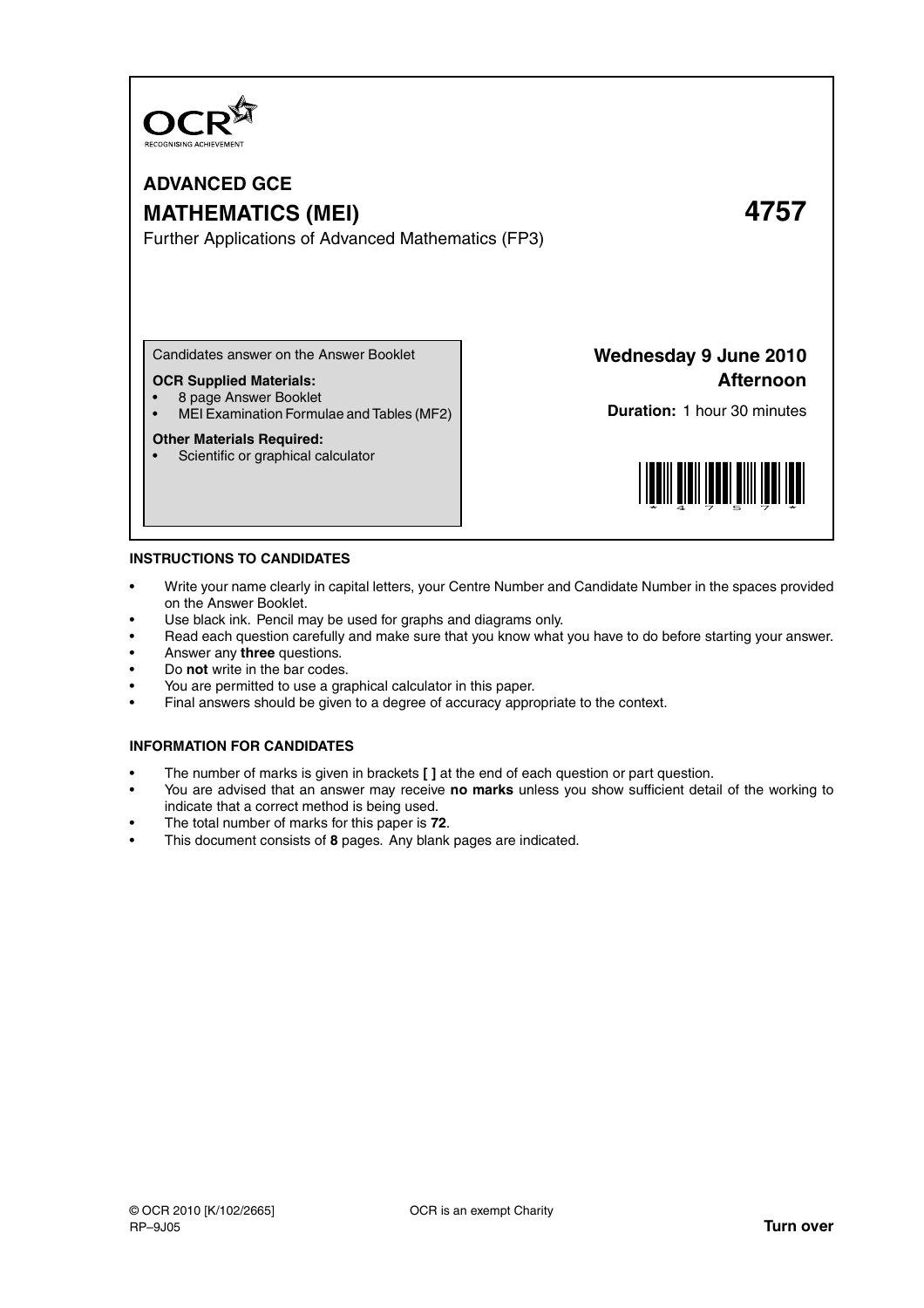## *Option 1: Vectors*

**1** Four points have coordinates

A (3, 8, 27), B (5, 9, 25), C (8, 0, 1) and D (11, p, p),

where *p* is a constant.

- **(i)** Find the perpendicular distance from C to the line AB. **[5]**
- (ii) Find  $\overrightarrow{AB} \times \overrightarrow{CD}$  in terms of *p*, and show that the shortest distance between the lines AB and CD is

$$
\frac{21|p-5|}{\sqrt{17p^2 - 2p + 26}}.\t\t[8]
$$

- **(iii)** Find, in terms of *p*, the volume of the tetrahedron ABCD. **[4]**
- **(iv)** State the value of *p* for which the lines AB and CD intersect, and find the coordinates of the point of intersection in this case. **[7]**

#### *Option 2: Multi-variable calculus*

**2** In this question, *L* is the straight line with equation  $\mathbf{r} = \begin{bmatrix} 1 & 0 \\ 0 & 1 \end{bmatrix}$ 2 1 −1  $+ \lambda$  $-2$ 2 1  $\int$ , and  $g(x, y, z) = (xy + z^2)e^{x-2y}$ .

(i) Find 
$$
\frac{\partial g}{\partial x}
$$
,  $\frac{\partial g}{\partial y}$  and  $\frac{\partial g}{\partial z}$ . [4]

(ii) Show that the normal to the surface  $g(x, y, z) = 3$  at the point  $(2, 1, -1)$  is the line *L*. [4]

On the line *L*, there are two points at which  $g(x, y, z) = 0$ .

- **(iii)** Show that one of these points is P (0, 3, 0), and find the coordinates of the other point Q. **[4]**
- (iv) Show that, if  $x = -2\mu$ ,  $y = 3 + 2\mu$ ,  $z = \mu$ , and  $\mu$  is small, then

$$
g(x, y, z) \approx -6\mu e^{-6}.\tag{3}
$$

You are given that *h* is a small number.

(v) There is a point on *L*, close to P, at which  $g(x, y, z) = h$ . Show that this point is approximately

$$
\left(\frac{1}{3}e^{6}h, 3-\frac{1}{3}e^{6}h, -\frac{1}{6}e^{6}h\right).
$$
 [2]

(vi) Find the approximate coordinates of the point on *L*, close to Q, at which  $g(x, y, z) = h$ . [7]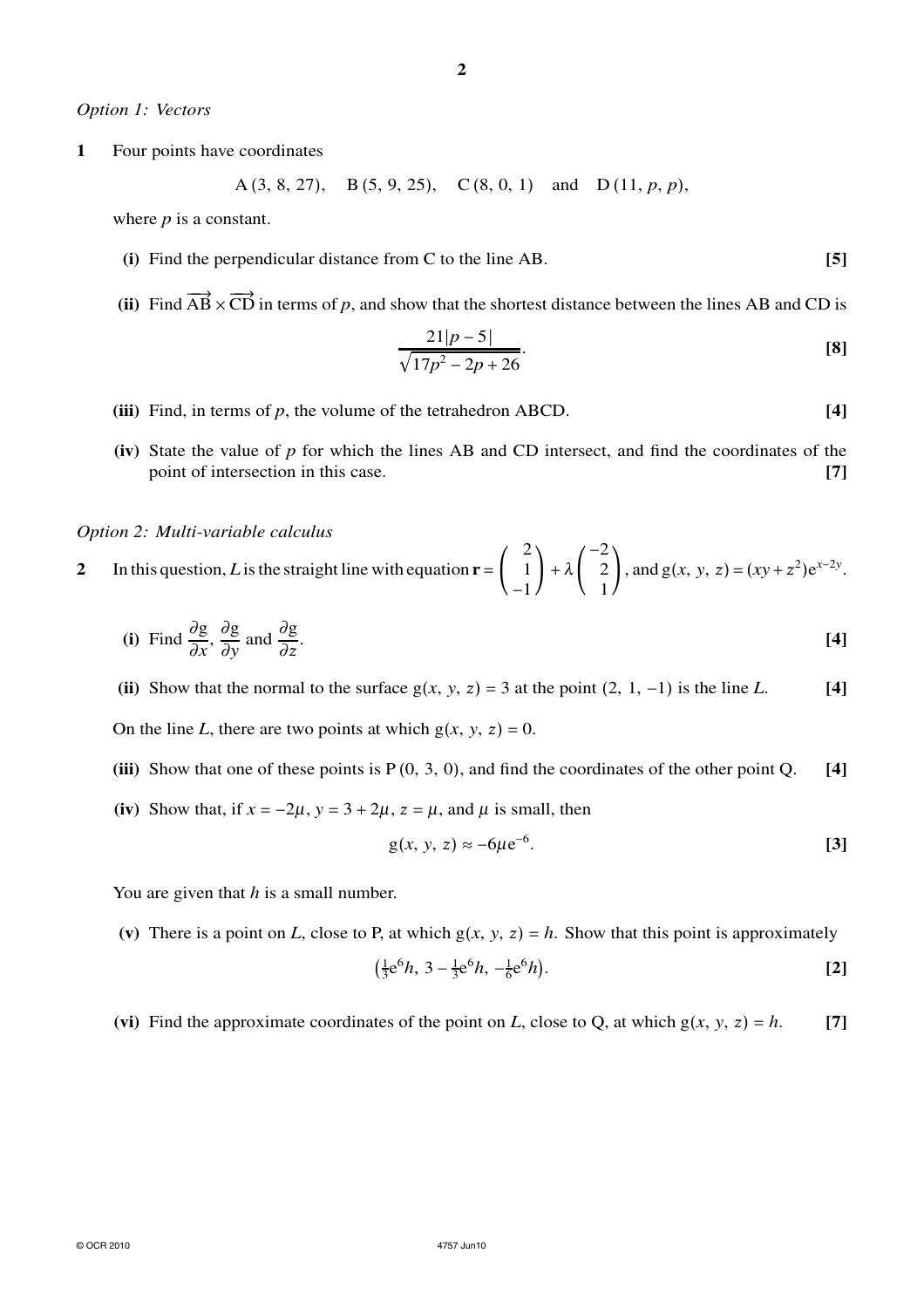**3**

## *Option 3: Differential geometry*

- 3 A curve *C* has equation  $y = x^{\frac{1}{2}} \frac{1}{3}x^{\frac{3}{2}}$ , for  $x \ge 0$ .
	- (i) Show that the arc of *C* for which  $0 \le x \le a$  has length  $a^{\frac{1}{2}} + \frac{1}{3}a^{\frac{3}{2}}$ . **[5]**
	- (ii) Find the area of the surface generated when the arc of *C* for which  $0 \le x \le 3$  is rotated through  $2\pi$  radians about the *x*-axis. **[5]**
	- (iii) Find the coordinates of the centre of curvature corresponding to the point  $\left(4, -\frac{2}{3}\right)$  on *C*. **[9]**

The curve *C* is one member of the family of curves defined by

$$
y = p^2 x^{\frac{1}{2}} - \frac{1}{3} p^3 x^{\frac{3}{2}}
$$
 (for  $x \ge 0$ ),

where *p* is a parameter (and  $p > 0$ ).

**(iv)** Find the equation of the envelope of this family of curves. **[5]**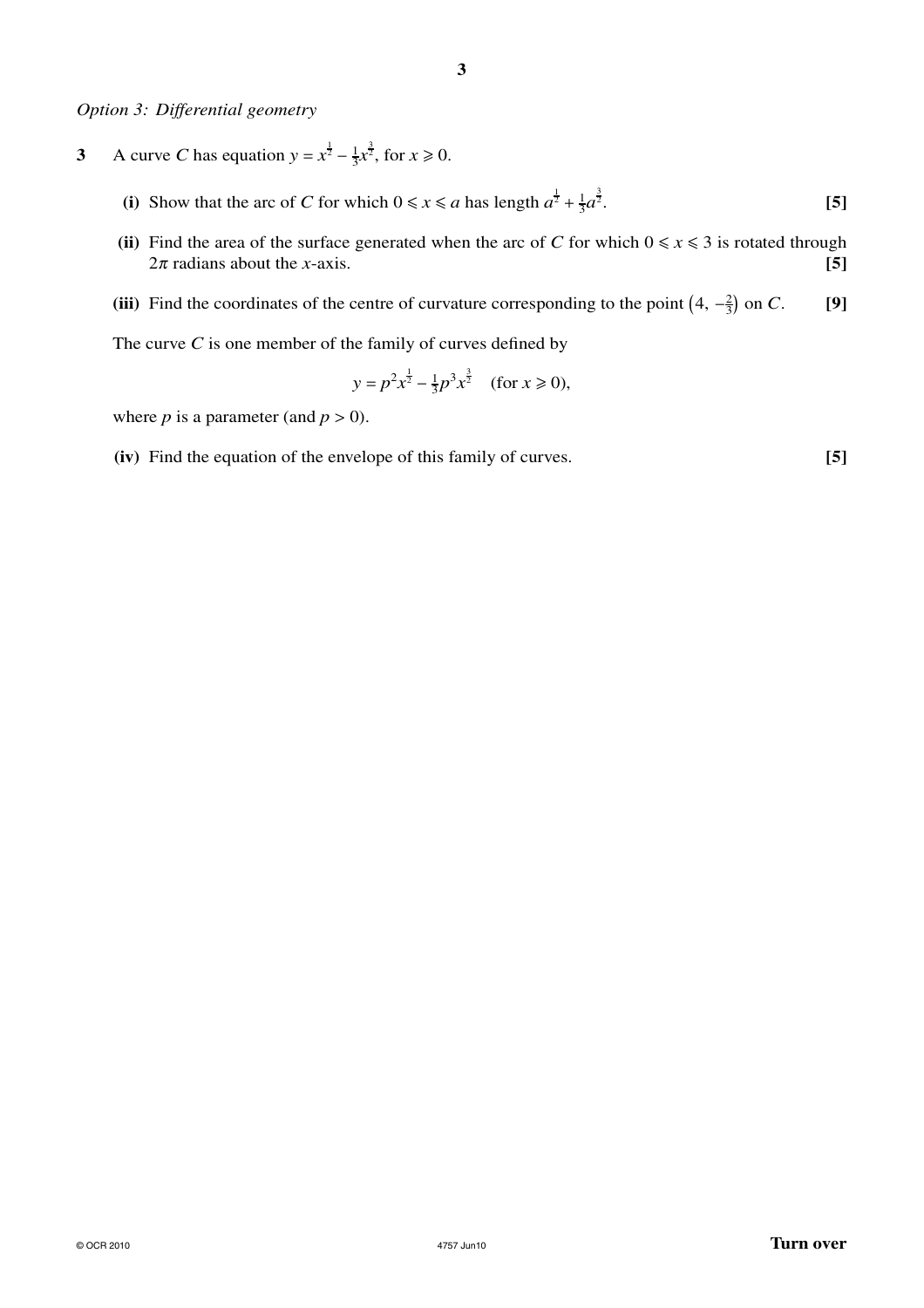## *Option 4: Groups*

**4** The group  $F = \{p, q, r, s, t, u\}$  consists of the six functions defined by

$$
p(x) = x \qquad q(x) = 1 - x \qquad r(x) = \frac{1}{x} \qquad s(x) = \frac{x - 1}{x} \qquad t(x) = \frac{x}{x - 1} \qquad u(x) = \frac{1}{1 - x},
$$

the binary operation being composition of functions.

- (i) Show that  $st = r$  and find ts.  $[4]$
- **(ii)** Copy and complete the following composition table for *F*. **[3]**

|  |  | $\begin{tabular}{ c ccccccccccccccc } \hline p & q & r & s & t & u \\ \hline p & p & q & r & s & t & u \\ q & q & p & s & r & u & t \\ r & r & u & p & t & s & q \\ s & s & t & q & u & r & p \\ t & t & s & u & & & & \\ u & r & t & & & & & \end{tabular}$ |  |
|--|--|--------------------------------------------------------------------------------------------------------------------------------------------------------------------------------------------------------------------------------------------------------------|--|
|  |  |                                                                                                                                                                                                                                                              |  |
|  |  |                                                                                                                                                                                                                                                              |  |
|  |  |                                                                                                                                                                                                                                                              |  |
|  |  |                                                                                                                                                                                                                                                              |  |
|  |  |                                                                                                                                                                                                                                                              |  |

**(iii)** Give the inverse of each element of *F*. **[3]**

**(iv)** List all the subgroups of *F*. **[4]**

The group *M* consists of  $\left\{1, -1, e^{\frac{\pi}{3}j}, e^{-\frac{2\pi}{3}j}, e^{-\frac{2\pi}{3}j}\right\}$  with multiplication of complex numbers as its binary operation.

**(v)** Find the order of each element of *M*. **[4]**

The group *G* consists of the positive integers between 1 and 18 inclusive, under multiplication modulo 19.

| (vi) Show that $G$ is a cyclic group which can be generated by the element 2. | $\lceil 3 \rceil$ |
|-------------------------------------------------------------------------------|-------------------|
| (vii) Explain why G has no subgroup which is isomorphic to $F$ .              | [1]               |
| (viii) Find a subgroup of $G$ which is isomorphic to $M$ .                    | [2]               |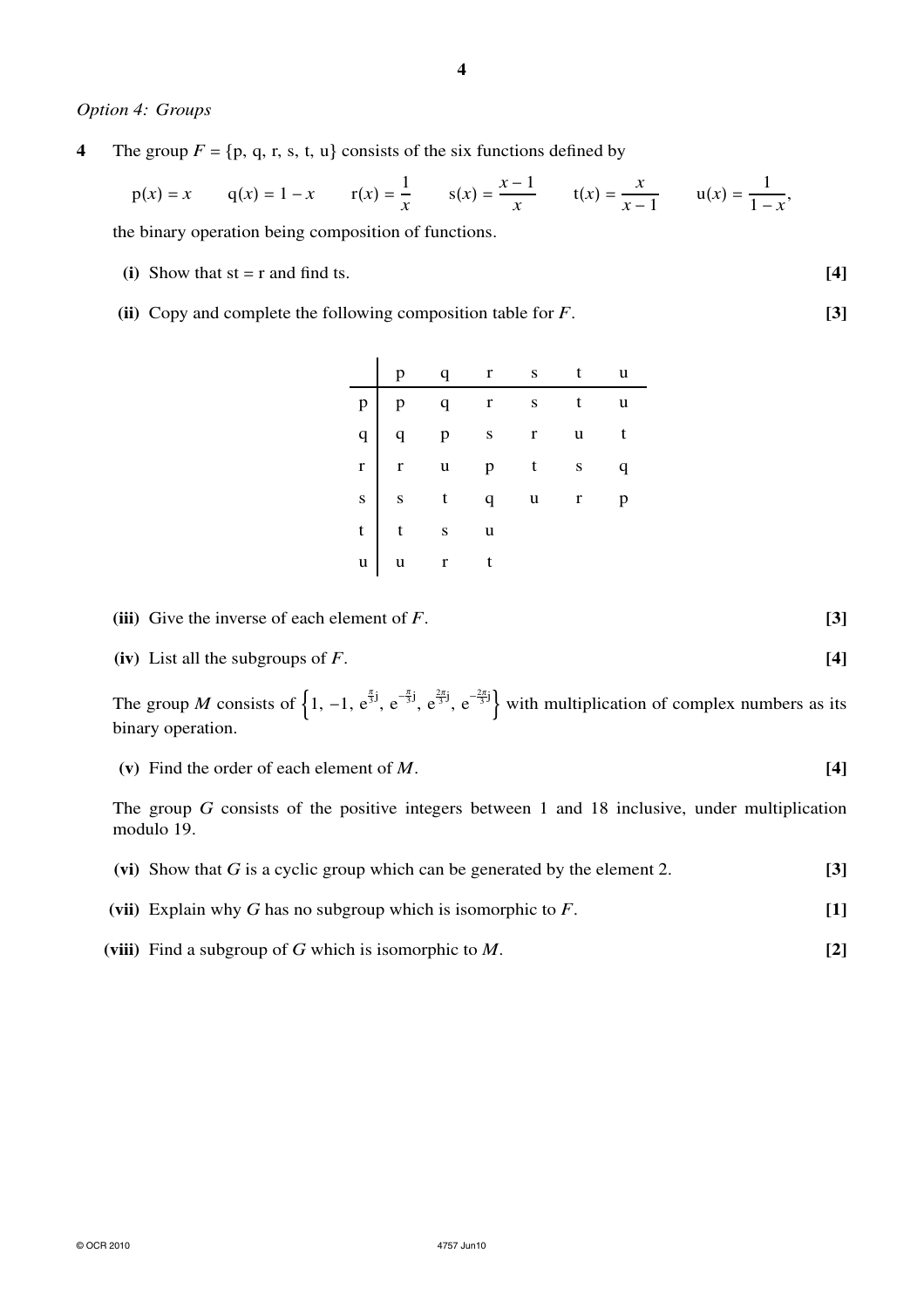## *Option 5: Markov chains*

## **This question requires the use of a calculator with the ability to handle matrices.**

**5** In this question, give probabilities correct to 4 decimal places.

An electronic control unit on an aircraft is inspected weekly, replaced if necessary, and is labelled *A*, *B*, *C* or *D* according to whether it is in its first, second, third or fourth week of service.

In Week 1, the unit is labelled *A*.

At the start of each subsequent week, the following procedure is carried out.

When the unit is labelled *A*, *B* or *C*, it is tested; if it passes the test it is relabelled *B*, *C* or *D* respectively; if it fails the test it is replaced by a new unit which is labelled *A*.

When the unit is labelled *D*, it is replaced by a new unit which is labelled *A*.

The probability that a unit fails the test is 0.16 when it is labelled *A*, 0.28 when it is labelled *B*, and 0.43 when it is labelled *C*.

This situation is modelled as a Markov chain with four states.

| (i) Write down the transition matrix.                                 |  |
|-----------------------------------------------------------------------|--|
| (ii) In Week 10, find the probability that the unit is labelled $C$ . |  |
|                                                                       |  |

- **(iii)** Find the week (apart from Week 1) in which the probabilities that the unit is labelled *A*, *B*, *C*, *D* first form a decreasing sequence. Give the values of these probabilities. **[3]**
- **(iv)** Find the probability that the unit is labelled *B* in Week 8 and is labelled *C* in Week 16. **[4]**
- **(v)** Following a week in which the unit is labelled *D*, find the expected number of consecutive weeks in which the unit is labelled *A*. **[2]**
- **(vi)** Find the equilibrium probabilities that the unit is labelled *A*, *B*, *C* or *D*. **[4]**

An airline has 145 of these units installed in its aircraft. They are all subjected to the inspection procedure described above, and may be assumed to behave independently.

**(vii)** In the long run, find how many of these units are expected to be replaced each week. **[2]**

A different manufacturer has now been chosen to make the units. The inspection procedure remains the same as before, but the probabilities that the unit fails the test have changed. The equilibrium probabilities that the unit is labelled  $A$ ,  $B$ ,  $C$  or  $D$  are now found to be 0.4, 0.25, 0.2 and 0.15 respectively.

**(viii)** Find the new probabilities that the unit fails the test when it is labelled *A*, *B* or *C*. **[4]**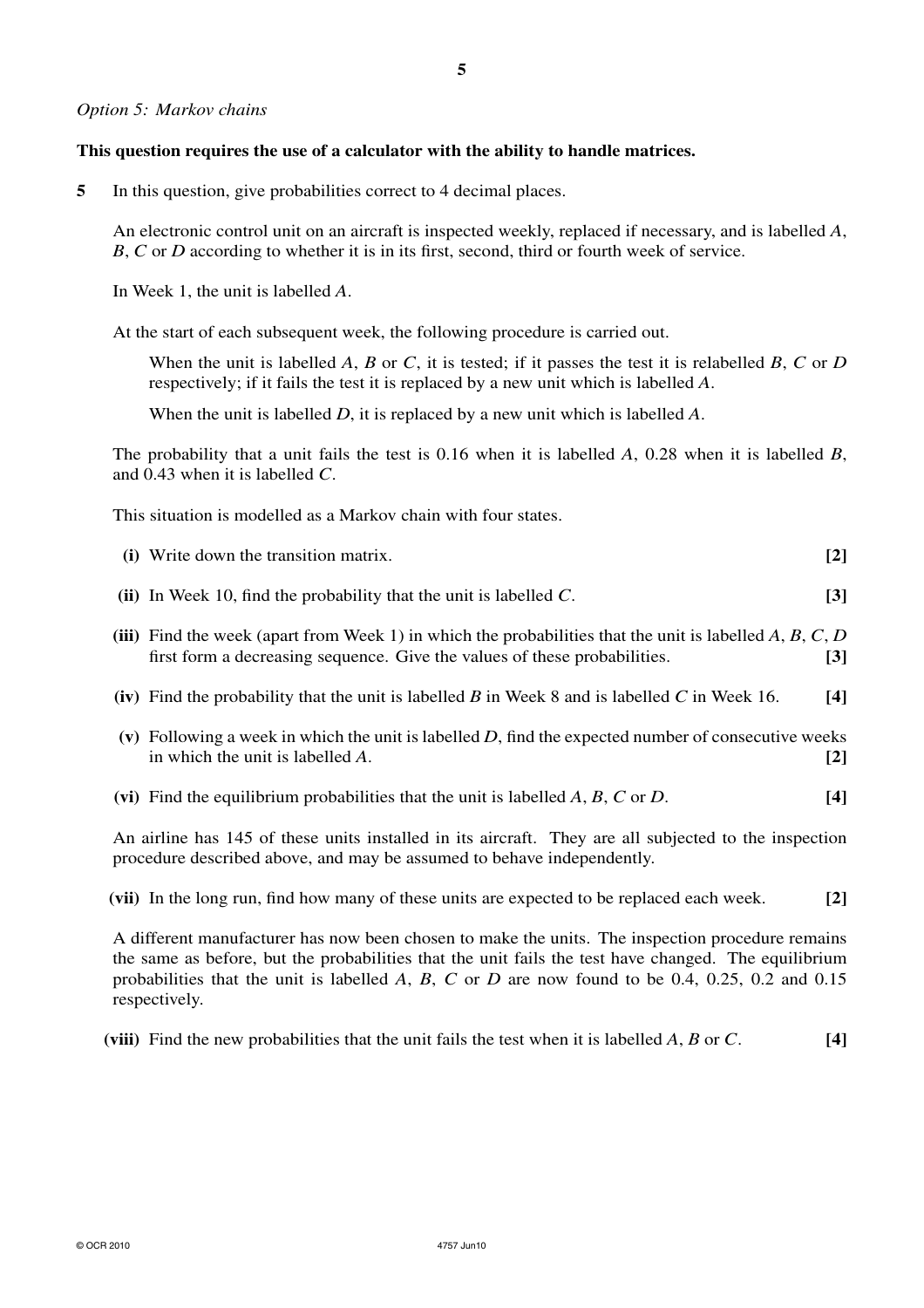## **BLANK PAGE**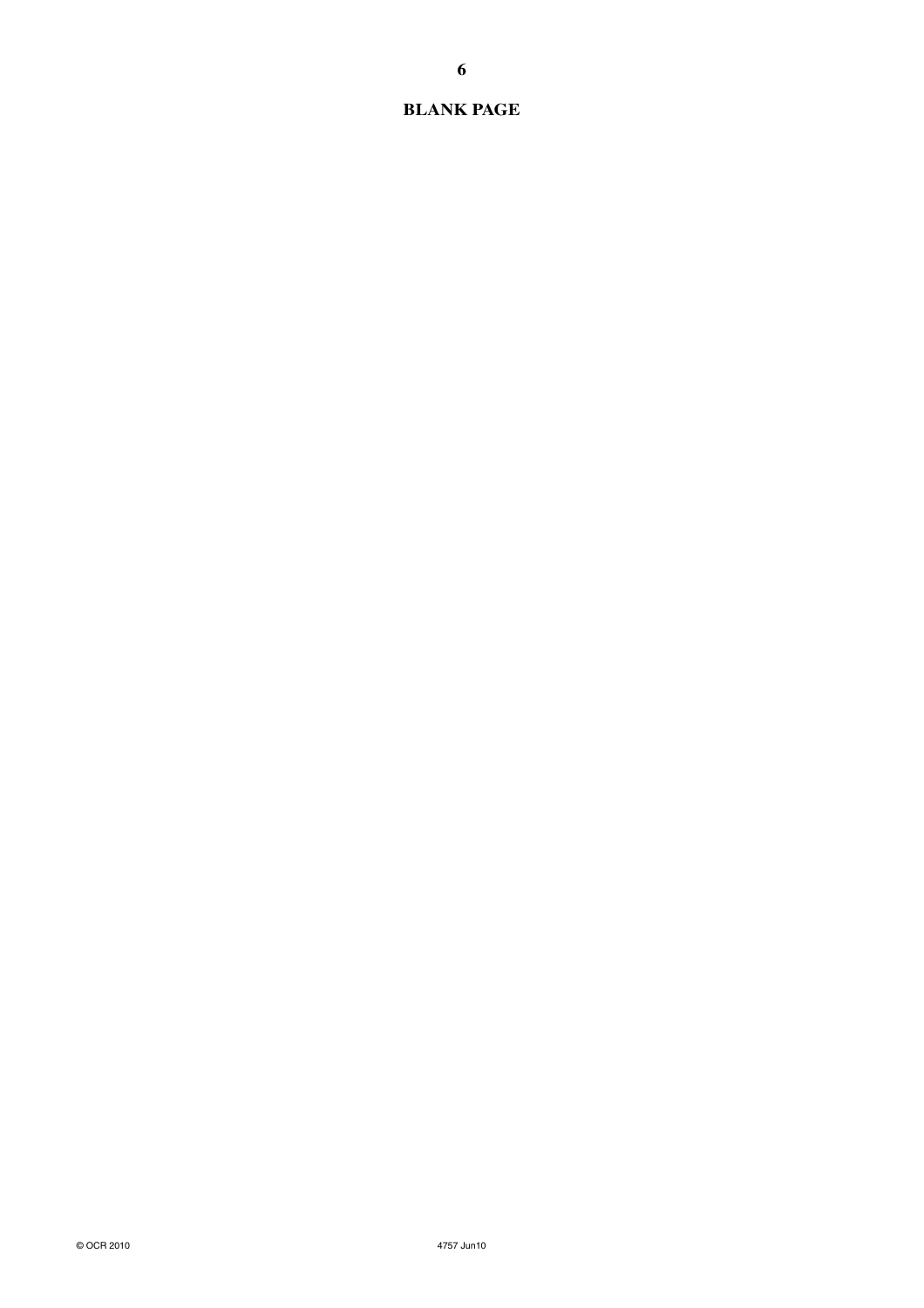## **BLANK PAGE**